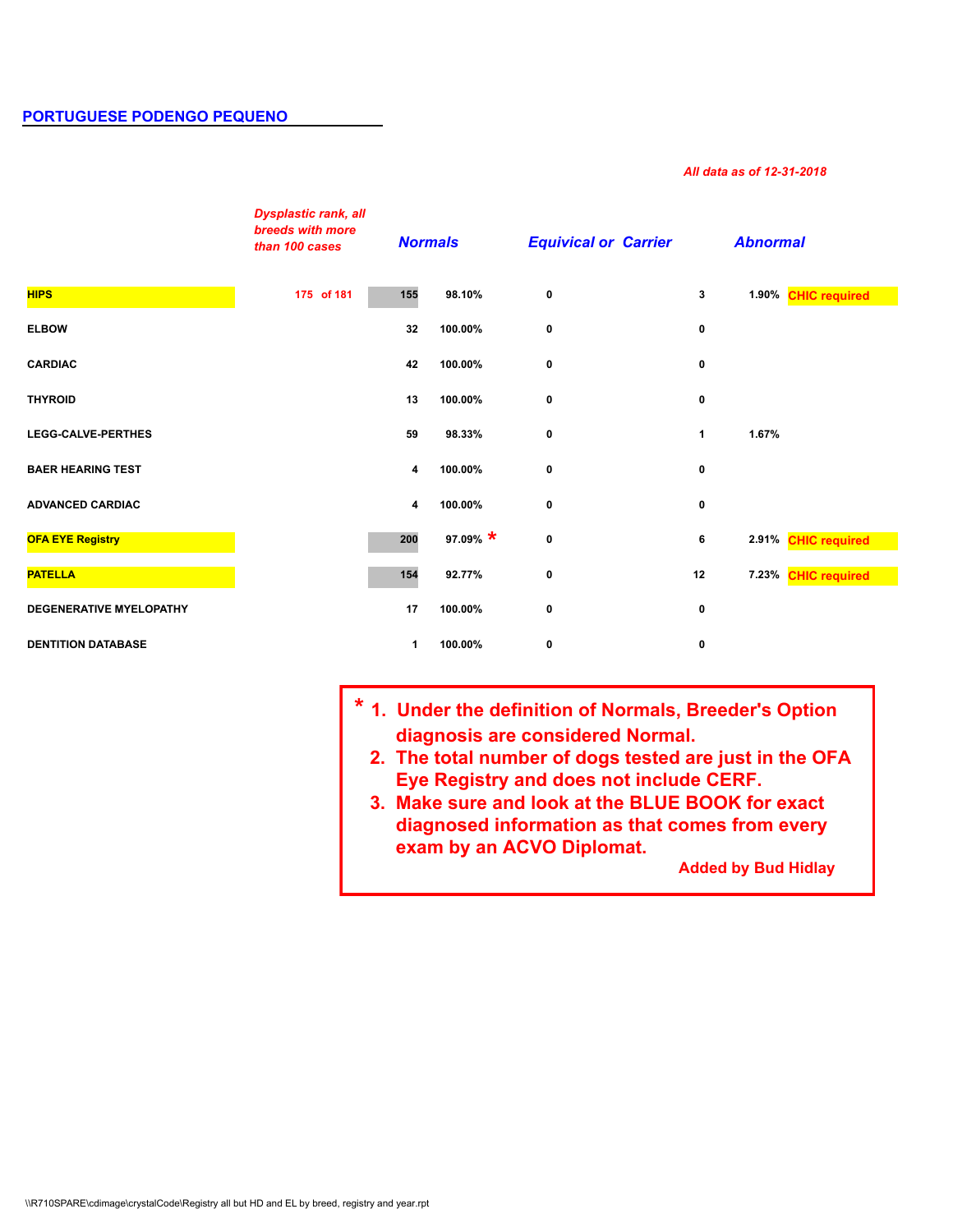## *Percent submitted to the open registry*

| <b>HIPS</b>   |                          |                |                            |                |                        |                |                |                    |
|---------------|--------------------------|----------------|----------------------------|----------------|------------------------|----------------|----------------|--------------------|
|               | Report year <b>Cases</b> | Excellent<br>% | Good<br>℅                  | Fair<br>%      | <b>Borderline</b><br>℅ | Mild<br>%      | Moderate<br>%  | <b>Severe</b><br>% |
| 2008          |                          | $\overline{1}$ | $\overline{6}$             |                |                        | $\overline{1}$ | $\overline{1}$ |                    |
|               | 33.33%                   | 11.11%         | 66.67%                     |                |                        | 11.11%         | 11.11%         |                    |
| 2009          |                          | $\overline{1}$ | 6                          | $\mathbf{1}$   |                        |                |                |                    |
|               | 12.50%                   | 12.50%         | 75.00%                     | 12.50%         |                        |                |                |                    |
| 2010          |                          | 6              | $\overline{\mathbf{3}}$    |                |                        |                |                |                    |
|               | 11.11%                   | 66.67%         | 33.33%                     |                |                        |                |                |                    |
| 2011          |                          | 3              | $\overline{7}$             |                |                        |                |                |                    |
|               | 10.00%                   | 30.00%         | 70.00%                     |                |                        |                |                |                    |
| 2012          |                          | 3              | 12                         | $\overline{1}$ |                        |                |                |                    |
|               | 68.75%                   | 18.75%         | 75.00%                     | 6.25%          |                        |                |                |                    |
| 2013          |                          | $\overline{1}$ | $\overline{\phantom{a}}$ 3 | $\overline{1}$ |                        |                |                |                    |
|               | 60.00%                   | 20.00%         | 60.00%                     | 20.00%         |                        |                |                |                    |
| 2014          |                          | 13             | 15                         | $\overline{1}$ |                        |                |                |                    |
|               | 55.17%                   | 44.83%         | 51.72%                     | 3.45%          |                        |                |                |                    |
| 2015          |                          | $\overline{4}$ | $\overline{9}$             |                |                        |                |                |                    |
|               | 15.38%                   | 30.77%         | 69.23%                     |                |                        |                |                |                    |
| 2016          |                          | 3              | $\overline{10}$            | $\mathbf{1}$   |                        |                | $\mathbf{1}$   |                    |
|               | 53.33%                   | 20.00%         | 66.67%                     | 6.67%          |                        |                | 6.67%          |                    |
| 2017          |                          | 4              | 11                         |                |                        |                |                |                    |
|               | 40.00%                   | 26.67%         | 73.33%                     |                |                        |                |                |                    |
| 2018          |                          | 9              | 20                         |                |                        |                |                |                    |
|               | 41.38%                   | 31.03%         | 68.97%                     |                |                        |                |                |                    |
| <b>Totals</b> |                          | 48             | 102                        | 5              |                        | $\mathbf{1}$   | $\overline{2}$ |                    |
|               |                          | 30.38%         | 64.56%                     | 3.16%          |                        | 0.63%          | 1.27%          |                    |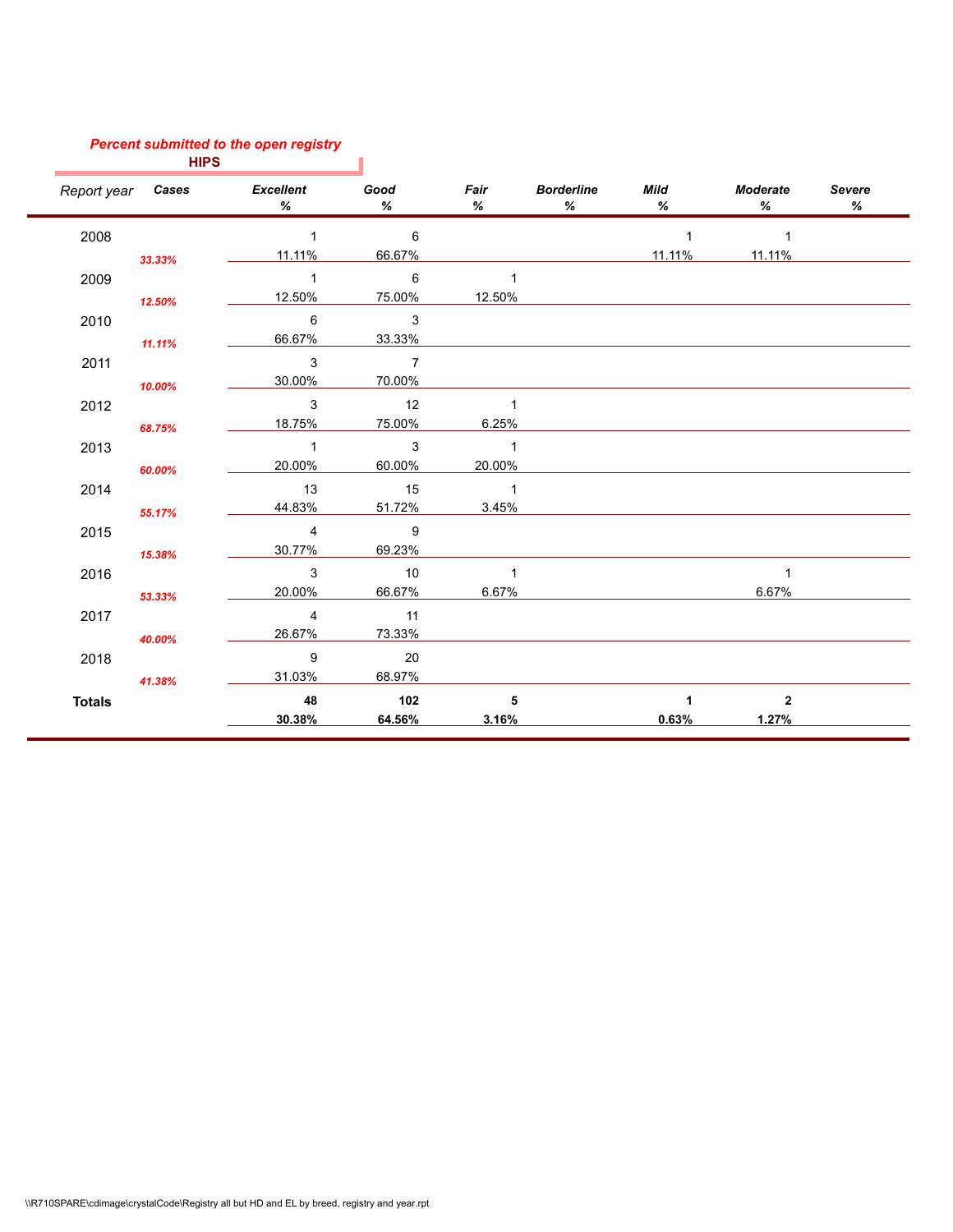| <b>ELBOW</b> |                                    |              |              |              |                        |  |
|--------------|------------------------------------|--------------|--------------|--------------|------------------------|--|
| Cases        | <b>Normal</b><br>%                 | Grade 1<br>% | Grade 2<br>% | Grade 3<br>% | <b>Borderline</b><br>% |  |
| $\mathbf{3}$ | $\mathbf{3}$<br>100.00%            |              |              |              |                        |  |
| 5            | $\sqrt{5}$<br>100.00%              |              |              |              |                        |  |
| 1            | $\sim$ 1<br>100.00%                |              |              |              |                        |  |
| $\mathbf 1$  | $\sim$ 1<br>100.00%                |              |              |              |                        |  |
| $\mathbf{1}$ | $\mathbf{1}$<br>100.00%            |              |              |              |                        |  |
| 4            | $\overline{4}$<br>100.00%          |              |              |              |                        |  |
| 3            | $\overline{\mathbf{3}}$<br>100.00% |              |              |              |                        |  |
| $\mathbf{1}$ | $\sim$ 1<br>100.00%                |              |              |              |                        |  |
| 13           | 13<br>100.00%                      |              |              |              |                        |  |
| 32           | 32<br>100.00%                      |              |              |              |                        |  |
|              |                                    |              |              |              |                        |  |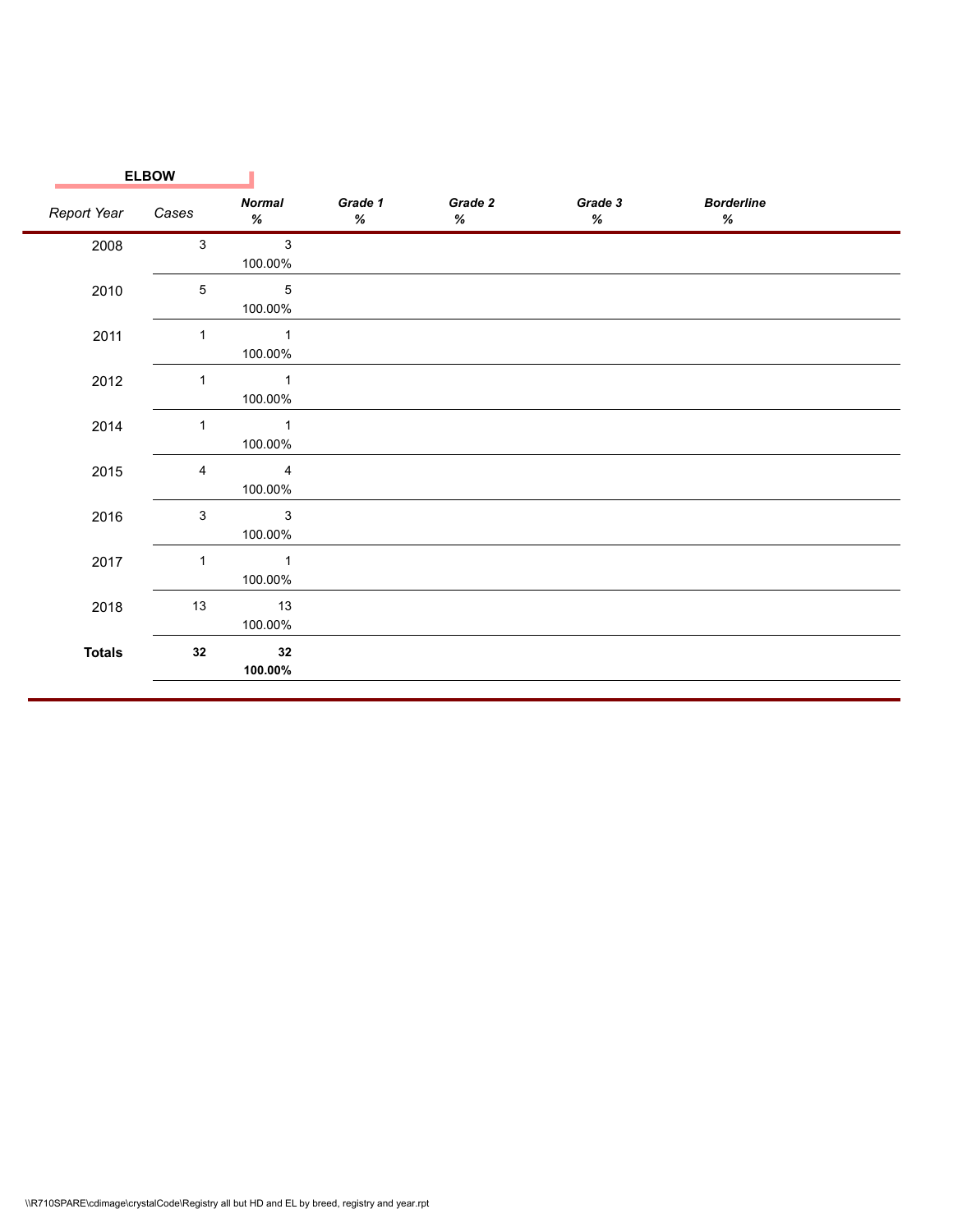|                                    | <b>BAER HEARING TEST</b>       |                         |          |          |            |                         |                |
|------------------------------------|--------------------------------|-------------------------|----------|----------|------------|-------------------------|----------------|
| Report year                        | Cases                          | Normal                  | % Normal | Abnormal | % Abnormal | Equivocal               | % Equivocal    |
| PORTUGUESE PODENGO PEQUENO         |                                |                         |          |          |            |                         |                |
| 2008                               | 4                              | 4                       | 100.0    |          |            |                         |                |
| <b>Totals</b>                      | 4                              | 4                       | 100.0    |          |            |                         |                |
|                                    | <b>CARDIAC</b>                 |                         |          |          |            |                         |                |
| Report year                        | <b>Cases</b>                   | Normal                  | % Normal | Abnormal | % Abnormal | Equivocal               | % Equivocal    |
|                                    |                                |                         |          |          |            |                         |                |
| PORTUGUESE PODENGO PEQUENO<br>2008 | $\ensuremath{\mathsf{3}}$      | 3                       | 100.0    |          |            |                         |                |
| 2009                               | 1                              | 1                       | 100.0    |          |            |                         |                |
| 2010                               | 5                              | 5                       | 100.0    |          |            |                         |                |
| 2011                               | $\overline{7}$                 | 7                       | 100.0    |          |            |                         |                |
| 2012                               |                                |                         |          |          |            |                         |                |
|                                    | 4                              | 4                       | 100.0    |          |            |                         |                |
| 2013                               | 6                              | 6                       | 100.0    |          |            |                         |                |
| 2014                               | 10                             | 10                      | 100.0    |          |            |                         |                |
| 2015                               | $\mathbf 1$                    | 1                       | 100.0    |          |            |                         |                |
| 2016                               | $\boldsymbol{2}$               | $\overline{\mathbf{c}}$ | 100.0    |          |            |                         |                |
| 2017                               | 3                              | 3                       | 100.0    |          |            |                         |                |
| <b>Totals</b>                      | 42                             | 42                      | 100.0    |          |            |                         |                |
|                                    | <b>DEGENERATIVE MYELOPATHY</b> |                         |          |          |            |                         |                |
| Report year                        | Cases                          | Normal                  | % Normal | Abnormal | % Abnormal | Carrier                 | % Carrier      |
| PORTUGUESE PODENGO PEQUENO         |                                |                         |          |          |            |                         |                |
| 2016                               | 11                             | 11                      | 100.0    |          |            |                         |                |
| 2017                               | 6                              | 6                       | 100.0    |          |            |                         |                |
| <b>Totals</b>                      | 17                             | 17                      | 100.0    |          |            |                         |                |
|                                    | <b>DENTITION DATABASE</b>      |                         |          |          |            |                         |                |
| Report year                        | <b>Cases</b>                   | Normal                  | % Normal | Abnormal | % Abnormal |                         |                |
| PORTUGUESE PODENGO PEQUENO         |                                |                         |          |          |            |                         |                |
| 2014                               | $\mathbf{1}$                   | 1                       | 100.0    |          |            |                         |                |
| <b>Totals</b>                      | 1                              | 1                       | 100.0    |          |            |                         |                |
|                                    | <b>EYES</b>                    |                         |          |          |            |                         |                |
|                                    |                                |                         |          |          |            |                         |                |
| Report year                        | <b>Cases</b>                   | <b>Normal</b>           | % Normal | Abnormal | % Abnormal | Breeder opt.            | % Breeder opt. |
| PORTUGUESE PODENGO PEQUENO         |                                |                         |          |          |            |                         |                |
| 2012                               | $\overline{7}$                 | $\overline{7}$          | 100.0    |          |            |                         |                |
| 2013                               | 12                             | 10                      | 83.3     |          |            | $\overline{\mathbf{c}}$ | 16.7           |
| 2014                               | 19                             | 18                      | 94.7     |          |            | $\mathbf{1}$            | $5.3\,$        |
| 2015                               | 76                             | 69                      | 90.8     | 5        | 6.6        | $\sqrt{2}$              | 2.6            |
| 2016                               | 12                             | 10                      | 83.3     |          |            | $\boldsymbol{2}$        | 16.7           |
| 2017                               | 33                             | 31                      | 93.9     |          |            | $\overline{\mathbf{c}}$ | 6.1            |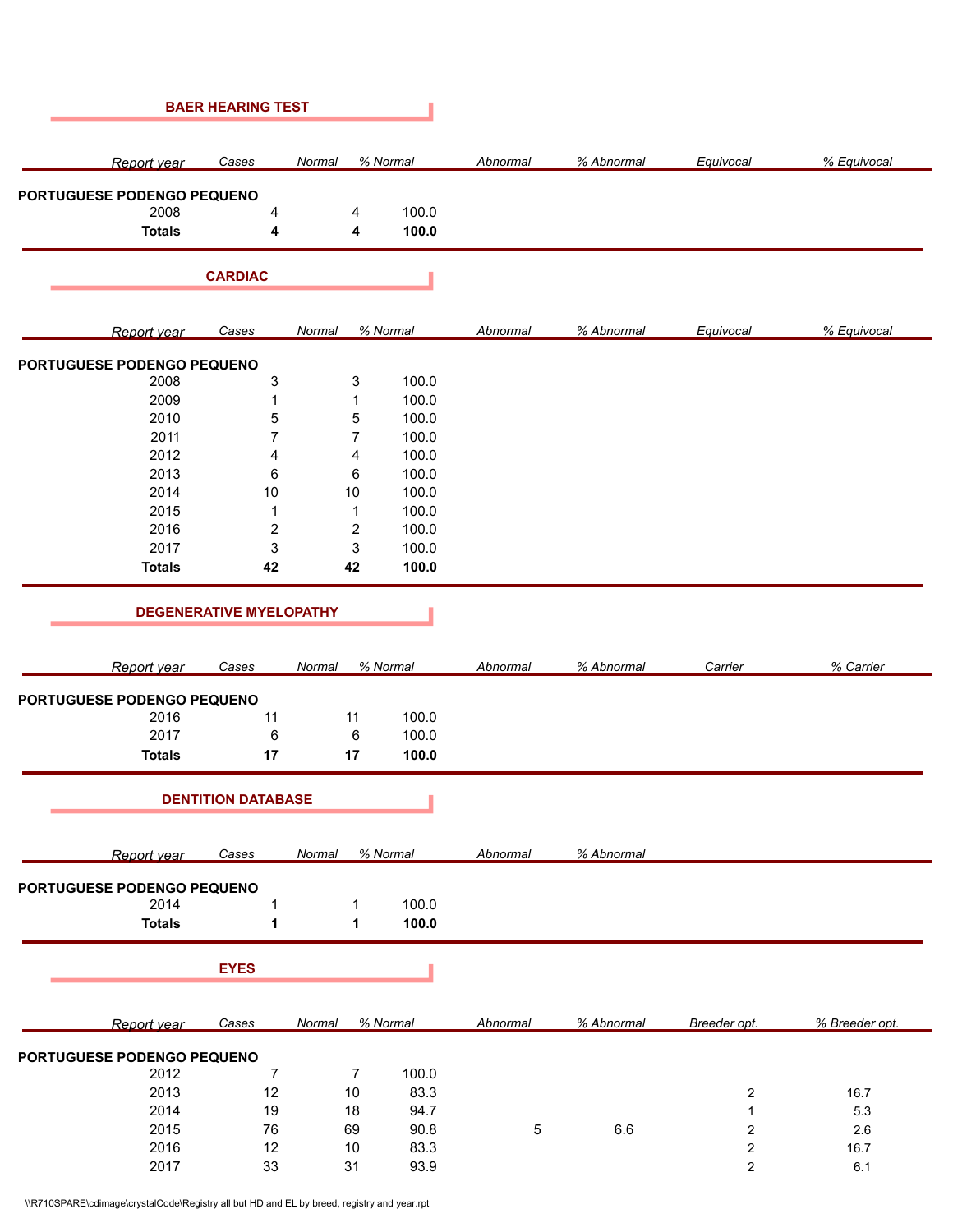| <b>EYES</b>                        |                           |                           |              |                   |            |                   |                 |
|------------------------------------|---------------------------|---------------------------|--------------|-------------------|------------|-------------------|-----------------|
| Report year                        | Cases                     | Normal                    | % Normal     | Abnormal          | % Abnormal | Breeder opt.      | % Breeder opt.  |
| 2018<br><b>Totals</b>              | 46<br>205                 | 40<br>185                 | 87.0<br>90.2 | $\mathbf{1}$<br>6 | 2.2<br>2.9 | $\,$ 5 $\,$<br>14 | 10.9<br>$6.8\,$ |
|                                    | <b>LEGG-CALVE-PERTHES</b> |                           |              |                   |            |                   |                 |
| Report year                        | <b>Cases</b>              | Normal                    | % Normal     | Abnormal          | % Abnormal |                   |                 |
|                                    |                           |                           |              |                   |            |                   |                 |
| PORTUGUESE PODENGO PEQUENO<br>2009 | 3                         | 3                         | 100.0        |                   |            |                   |                 |
| 2010                               | 1                         | 1                         | 100.0        |                   |            |                   |                 |
| 2011                               | 5                         | $\,$ 5 $\,$               | 100.0        |                   |            |                   |                 |
| 2012                               | 12                        | 12                        | 100.0        |                   |            |                   |                 |
| 2013                               | $\overline{2}$            | $\overline{2}$            | 100.0        |                   |            |                   |                 |
| 2014                               | 18                        | 18                        | 100.0        |                   |            |                   |                 |
| 2015                               | $\overline{\mathbf{c}}$   | $\boldsymbol{2}$          | 100.0        |                   |            |                   |                 |
| 2016                               | 3                         | $\boldsymbol{2}$          | 66.7         | 1                 | 33.3       |                   |                 |
| 2017                               | 6                         | $\,6$                     | 100.0        |                   |            |                   |                 |
| 2018                               | 8                         | 8                         | 100.0        |                   |            |                   |                 |
| <b>Totals</b>                      | 60                        | 59                        | 98.3         | 1                 | 1.7        |                   |                 |
|                                    |                           |                           |              |                   |            |                   |                 |
|                                    | <b>PATELLA</b>            |                           |              |                   |            |                   |                 |
| Report year                        | Cases                     | Normal                    | % Normal     | Abnormal          | % Abnormal |                   |                 |
| PORTUGUESE PODENGO PEQUENO         |                           |                           |              |                   |            |                   |                 |
| 2008                               | 16                        | 13                        | 81.3         | 3                 | 18.8       |                   |                 |
| 2009                               | 8                         | 8                         | 100.0        |                   |            |                   |                 |
| 2010                               | 5                         | $\,$ 5 $\,$               | 100.0        |                   |            |                   |                 |
| 2011                               | 9                         | 8                         | 88.9         | 1                 | 11.1       |                   |                 |
| 2012                               | 20                        | 19                        | 95.0         | $\mathbf{1}$      | 5.0        |                   |                 |
| 2013                               | 8                         | 8                         | 100.0        |                   |            |                   |                 |
| 2014                               | 29                        | 27                        | 93.1         | $\overline{c}$    | 6.9        |                   |                 |
| 2015                               | $16\,$                    | 15                        | 93.8         | $\mathbf{1}$      | 6.3        |                   |                 |
| 2016                               | 18                        | 17                        | 94.4         | $\mathbf 1$       | 5.6        |                   |                 |
| 2017                               | $16\,$                    | 15                        | 93.8         | $\mathbf 1$       | 6.3        |                   |                 |
| 2018                               | 21                        | 19                        | 90.5         | $\overline{c}$    | 9.5        |                   |                 |
| <b>Totals</b>                      | 166                       | 154                       | 92.8         | 12                | $7.2$      |                   |                 |
|                                    |                           |                           |              |                   |            |                   |                 |
|                                    | <b>THYROID</b>            |                           |              |                   |            |                   |                 |
| Report year                        | Cases                     | Normal                    | % Normal     | Abnormal          | % Abnormal | Equivocal         | % Equivocal     |
|                                    |                           |                           |              |                   |            |                   |                 |
| PORTUGUESE PODENGO PEQUENO<br>2008 | $\overline{\mathbf{c}}$   | $\boldsymbol{2}$          | 100.0        |                   |            |                   |                 |
| 2010                               |                           |                           |              |                   |            |                   |                 |
|                                    | 5                         | $\mathbf 5$               | 100.0        |                   |            |                   |                 |
| 2012                               | 1                         | $\mathbf{1}$              | 100.0        |                   |            |                   |                 |
| 2014                               | 3                         | $\ensuremath{\mathsf{3}}$ | 100.0        |                   |            |                   |                 |
| 2016                               | 1                         | 1                         | 100.0        |                   |            |                   |                 |
| 2017                               | $\mathbf{1}$              | $\mathbf{1}$              | 100.0        |                   |            |                   |                 |

**Totals 13 13 100.0**